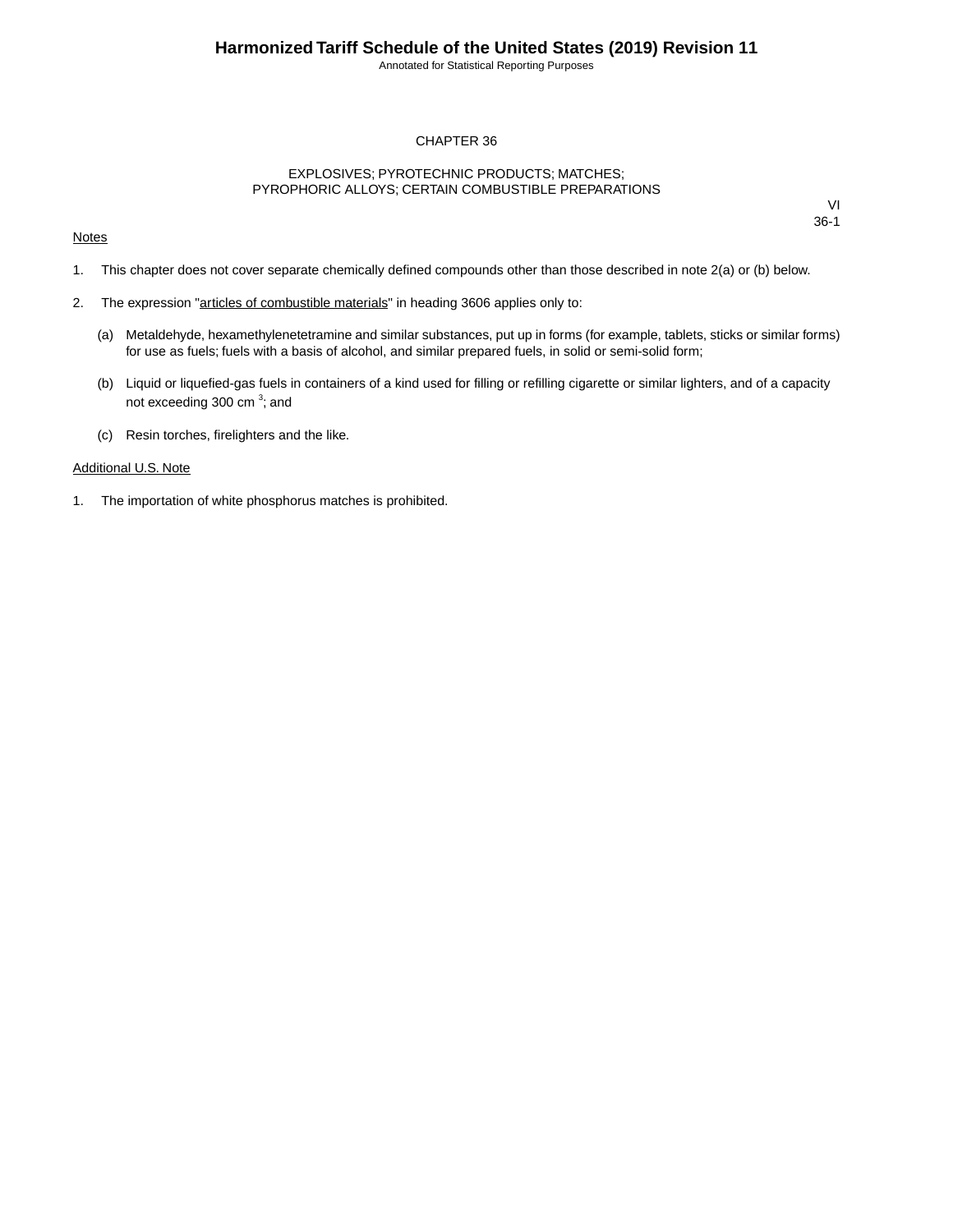## **Harmonized Tariff Schedule of the United States (2019) Revision 11**

Annotated for Statistical Reporting Purposes

| Heading/        | Stat.       |                                                                                                         | Unit           |                        | Rates of Duty                                                                         |                           |
|-----------------|-------------|---------------------------------------------------------------------------------------------------------|----------------|------------------------|---------------------------------------------------------------------------------------|---------------------------|
| Subheading      | Suf-<br>fix | Article Description                                                                                     | of<br>Quantity | General                | $\mathbf{1}$<br>Special                                                               | $\overline{2}$            |
| 3601.00.00      |             |                                                                                                         |                | 6.5%                   | Free (A, AU, BH,<br>CA, CL, CO, D, E,<br>IL, JO, KR, MA,<br>MX, OM, P, PA,<br>PE, SG) | 60%                       |
| 3602.00.00      | 30          | Dynamite and other high explosives, put up in cartridges,                                               |                | Free                   |                                                                                       | Free                      |
| 3603.00         | 60          | Safety fuses; detonating fuses; percussion or detonating caps;                                          |                |                        |                                                                                       |                           |
| 3603.00.30      |             | igniters; electric detonators:                                                                          |                | 3%                     | Free (A, AU, BH,<br>CA, CL, CO, D, E,<br>IL, JO, KR, MA,<br>MX, OM, P, PA,<br>PE, SG) | 8.3%                      |
|                 | 10<br>20    |                                                                                                         | m              |                        |                                                                                       |                           |
| 3603.00.60      | 00          |                                                                                                         | m              |                        | Free (A*, AU, BH,<br>CA, CL, CO, D, E,<br>IL, JO, KR, MA,                             | 30%                       |
|                 |             |                                                                                                         |                |                        | MX, OM, P, PA,<br>PE, SG)                                                             |                           |
| 3603.00.90      |             |                                                                                                         |                | 0.2%                   | Free (A, AU, BH,<br>CA, CL, CO, D, E,<br>IL, JO, KR, MA,<br>MX, OM, P, PA,<br>PE, SG) | 0.3%                      |
|                 | 10          |                                                                                                         |                |                        |                                                                                       |                           |
|                 | 20          |                                                                                                         |                |                        |                                                                                       |                           |
|                 | 30          |                                                                                                         |                |                        |                                                                                       |                           |
| 3604<br>3604.10 |             | Fireworks, signaling flares, rain rockets, fog signals and other<br>pyrotechnic articles:<br>Fireworks: |                |                        |                                                                                       |                           |
| 3604.10.10 00   |             |                                                                                                         |                |                        | Free (A, AU, BH,<br>CA, CL, CO, D, E,<br>IL, JO, KR, MA,<br>MX, OM, P, PA,<br>PE, SG) | 12.5%                     |
| 3604.10.90      |             |                                                                                                         |                | $5.3\%$ <sup>1/</sup>  | Free (A, AU, BH,<br>CA, CL, CO, D, E,<br>IL, JO, KR, MA,<br>MX, OM, P, PA,<br>PE, SG) | 12.5%                     |
|                 | 10          |                                                                                                         |                |                        |                                                                                       |                           |
| 3604.90.00      | 50<br>00    |                                                                                                         |                | $-6.5\%$ <sup>2/</sup> | Free (A, AU, BH,<br>CA, CL, CO, D, E,<br>IL, JO, KR, MA,<br>MX, OM, P, PA,            | 40%                       |
| 3605.00.00      |             | Matches, other than pyrotechnic articles of heading 3604                                                | .              | Free                   | PE, SG)                                                                               | 20¢/gross of<br>immediate |
|                 |             |                                                                                                         |                |                        |                                                                                       | containers                |
|                 | 30<br>60    |                                                                                                         |                |                        |                                                                                       |                           |
|                 |             |                                                                                                         |                |                        |                                                                                       |                           |

VI 36-2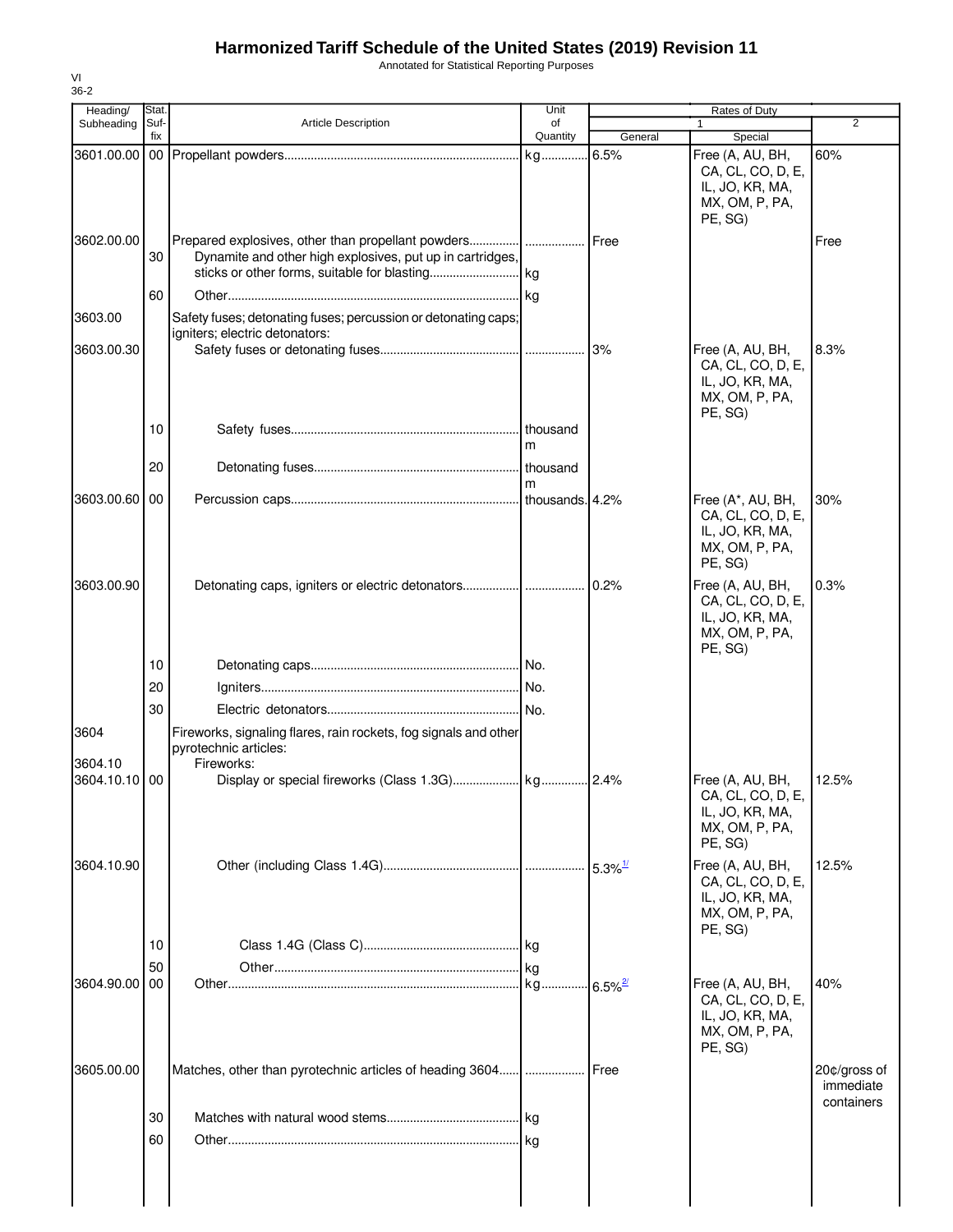# **Harmonized Tariff Schedule of the United States (2019) Revision 11**

Annotated for Statistical Reporting Purposes

| Heading/              | Stat.       |                                                                                                                                                                                                                                                                     | Unit                  | Rates of Duty |                                                                                        |                |
|-----------------------|-------------|---------------------------------------------------------------------------------------------------------------------------------------------------------------------------------------------------------------------------------------------------------------------|-----------------------|---------------|----------------------------------------------------------------------------------------|----------------|
| Subheading            | Suf-<br>fix | Article Description                                                                                                                                                                                                                                                 | of<br>Quantity        | General       | 1<br>Special                                                                           | $\overline{2}$ |
| 3606<br>3606.10.00 00 |             | Ferrocerium and other pyrophoric alloys in all forms; articles<br>of combustible materials as specified in note 2 to this chapter:<br>Liquid or liquefied-gas fuels in containers of a kind used<br>for filling or refilling cigarette or similar lighters and of a | No Free <sup>3/</sup> |               |                                                                                        | Free           |
| 3606.90<br>3606.90.30 | 10          | Other:<br>Put up in forms or in packages for retail sale kg                                                                                                                                                                                                         |                       | 5.9%          | Free (A+, AU, BH,<br>CA, CL, CO, D, E,<br>IL, JO, KR, MA,<br>MX, OM, P, PA,<br>PE, SG) | 56.7%          |
|                       | 90          |                                                                                                                                                                                                                                                                     |                       |               |                                                                                        |                |
| 3606.90.40 00         |             |                                                                                                                                                                                                                                                                     |                       | Free          |                                                                                        | 25%            |
| 3606.90.80            |             |                                                                                                                                                                                                                                                                     |                       | 5%            | Free (A, AU, BH,<br>CA, CL, CO, D, E,<br>IL, JO, KR, MA,<br>MX, OM, P, PA,<br>PE, SG)  | 25%            |
|                       | 10<br>90    | Put up in forms or in packages for retail sale kg                                                                                                                                                                                                                   |                       |               |                                                                                        |                |
|                       |             |                                                                                                                                                                                                                                                                     |                       |               |                                                                                        |                |

VI 36-3